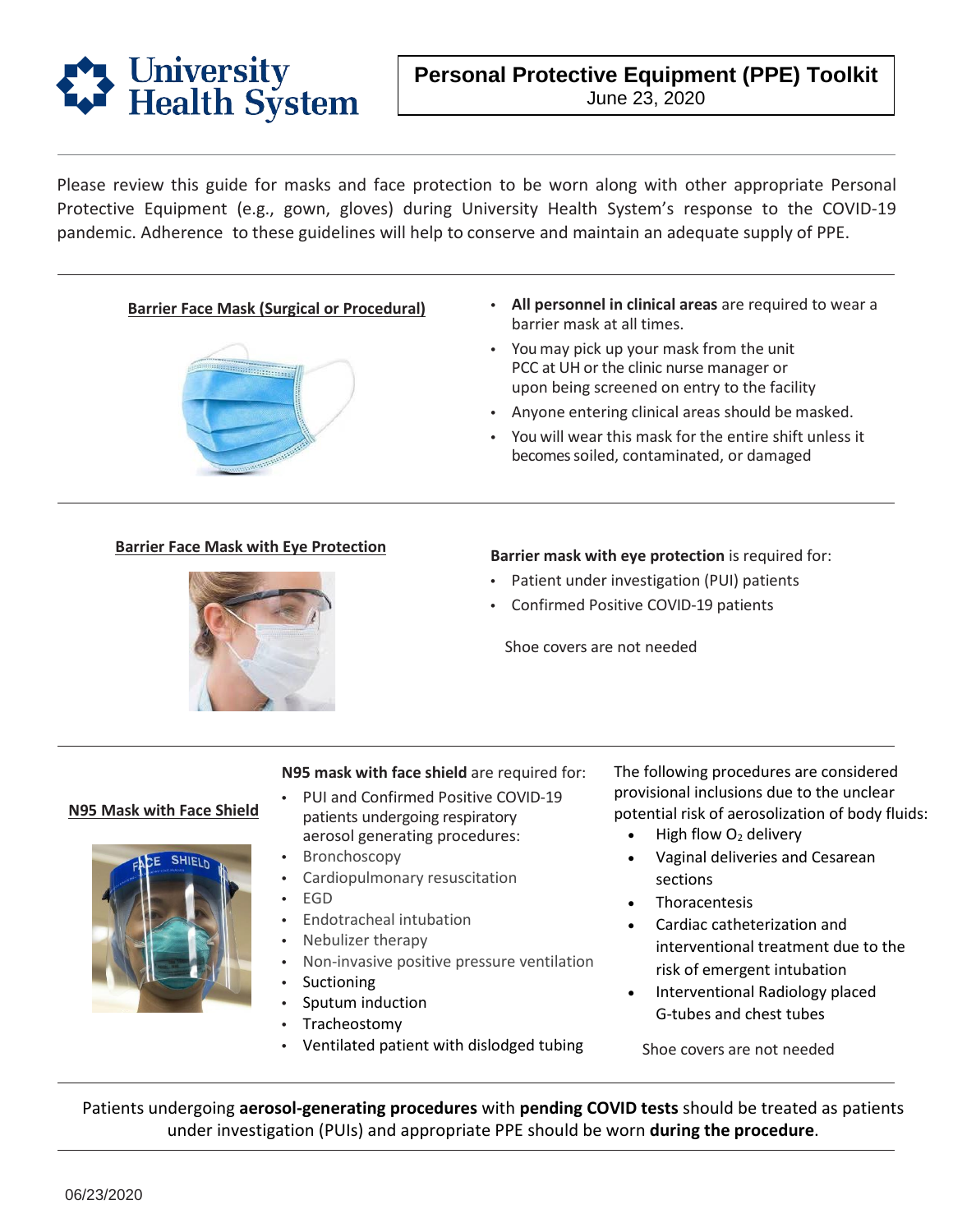

## GuidelinesforReuseandDisposalofMaskandFaceProtection

| <b>PPE</b>                                    | Reuse                                                                                                                                                                                                                                                                        | <b>Disposal</b>                                                                                                                                                                                                                                                   |
|-----------------------------------------------|------------------------------------------------------------------------------------------------------------------------------------------------------------------------------------------------------------------------------------------------------------------------------|-------------------------------------------------------------------------------------------------------------------------------------------------------------------------------------------------------------------------------------------------------------------|
| Barrier Face Mask (Surgical or<br>Procedural) | Follow recommendations for<br>safe extended use<br>Do not touch mask with bare<br>hands<br>Perform hand hygiene after<br>removal                                                                                                                                             | Dispose at the end of work day<br>$\bullet$<br>or if it becomes soiled,<br>contaminated, or damaged<br>during the day                                                                                                                                             |
| N95 Mask                                      | One mask/healthcare worker<br>$\bullet$<br>per shift for extended use<br>Store in bag labeled with name<br>$\bullet$<br>Do not touch mask with<br>bare hands<br>Perform hand hygiene after<br>$\bullet$<br>removal                                                           | Dispose of if it becomes soiled,<br>contaminated, or damaged<br>during the day<br>Mask may be reused only if<br>disinfected according to<br>Health System approved<br>protocol<br>If not disinfected per protocol,<br>$\bullet$<br>dispose at the end of work day |
| Safety Glasses and<br><b>Face Shields</b>     | One face shield or pair of goggles<br>per healthcare worker.<br>At shift end or when<br>contaminated by direct splash/<br>spray, remove and wipe shield/<br>goggles with any appropriate<br>cleaning wipe; discard wipe in<br>trash<br>Perform hand hygiene<br>after removal | Dispose of if it becomes<br>soiled, contaminated, or<br>damaged beyond ability to<br>clean.                                                                                                                                                                       |

#### Gown, Gloves



- 
- Do not reuse Discard after each use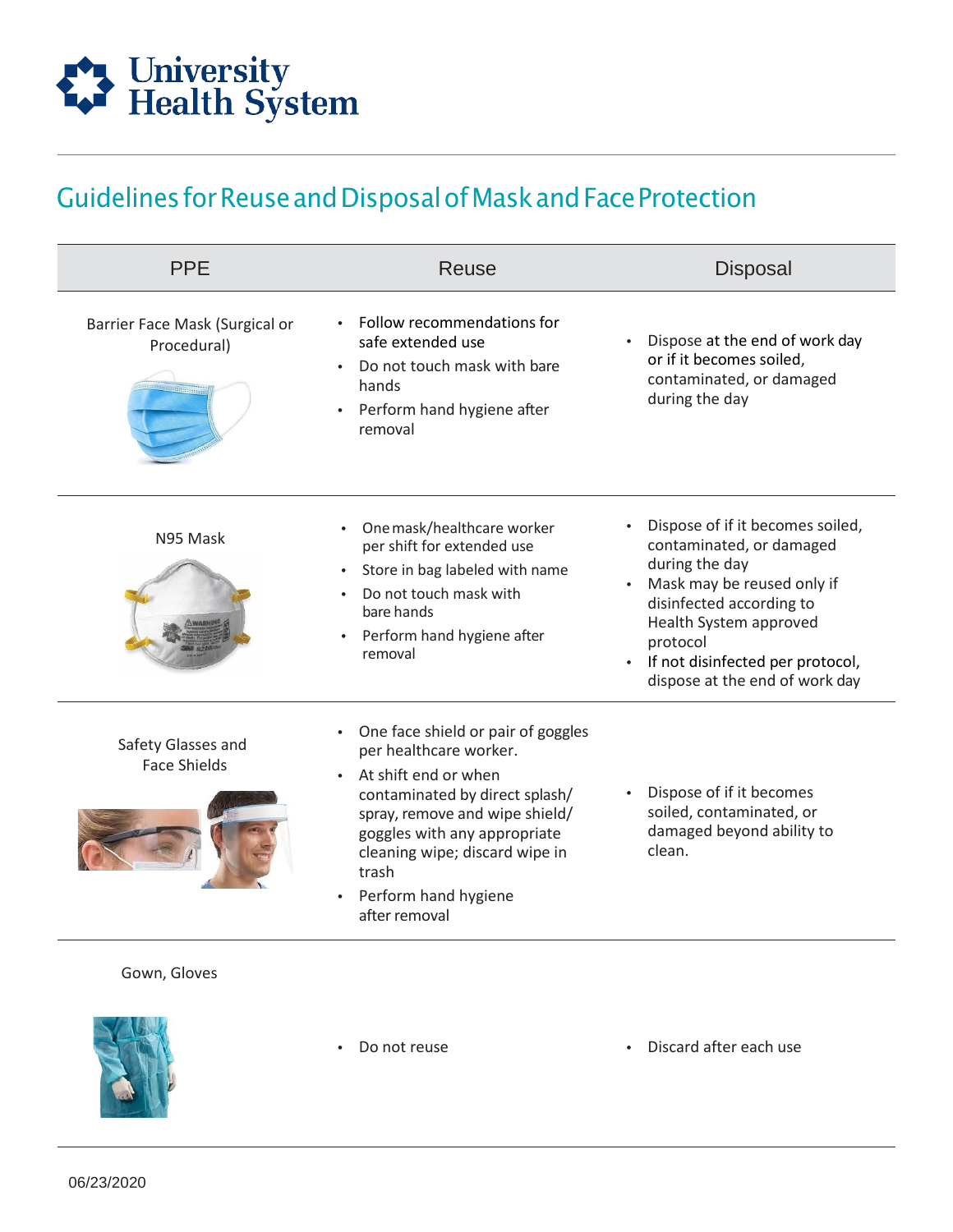## Standard/Droplet/Contact Precautions

- Keep door closed
- Practice hand hygiene
- Wear gown
- Wear gloves
- Wear eye protection (face shield or goggles)
- Wear barrier mask

## Airborne Isolation & N95 for the following:

- Bronchoscopy
- Cardiopulmonary resuscitation
- EGD
- Endotracheal intubation
- Nebulizer therapy
- Non-invasive positive pressure ventilation
- Suctioning
- Sputum induction
- Tracheostomy
- Ventilated patient with dislodged tubing
- $\bullet$  High flow  $O_2$  delivery
- Vaginal deliveries and Caesarean sections
- Thoracentesis
- Cardiac catheterization and interventional treatment due to the risk of emergent intubation
- Interventional-radiology placed G-tubes and chest tubes

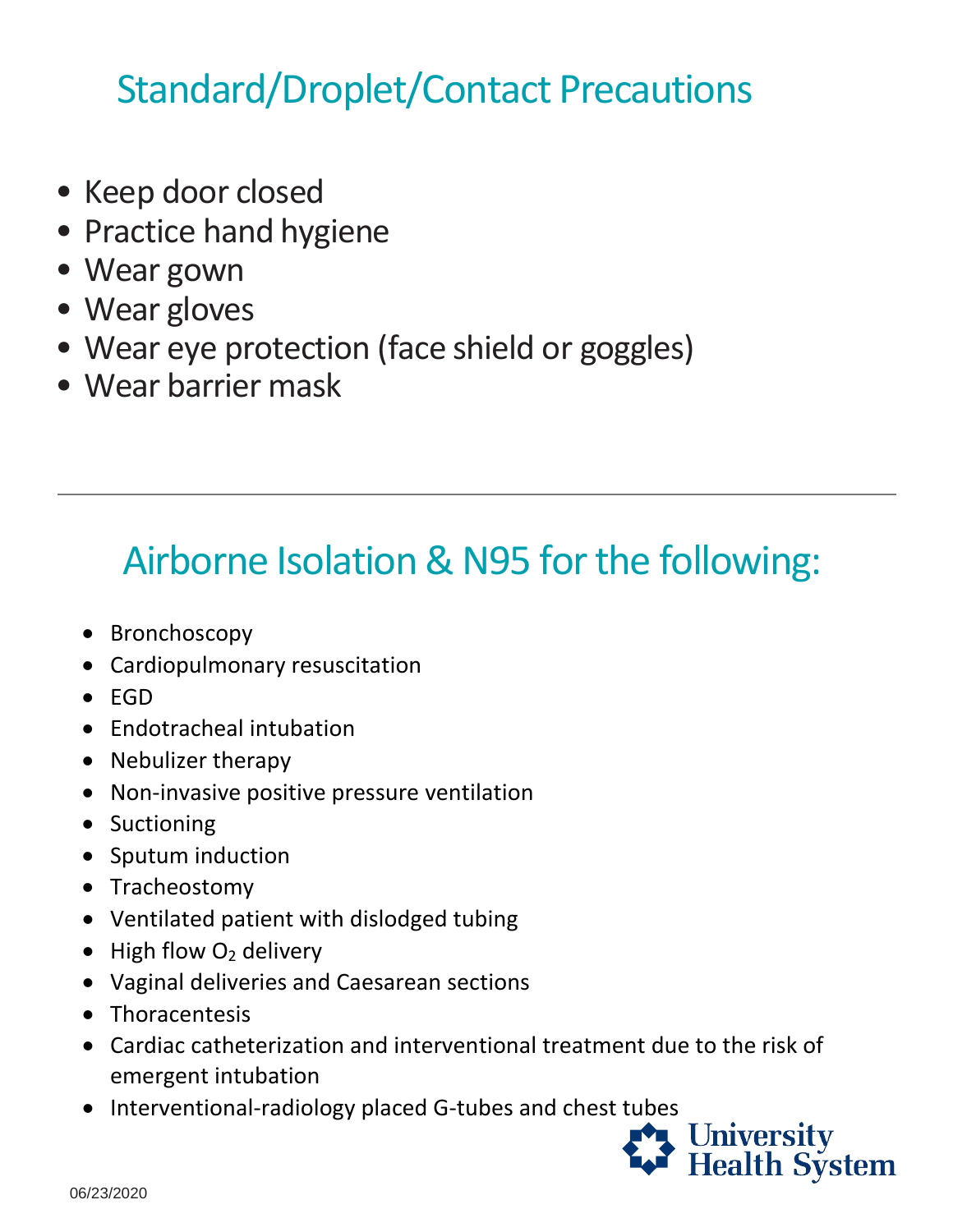#### SEQUENCE FOR PUTTING ON **PERSONAL PROTECTIVE EQUIPMENT (PPE)**

The type of PPE used will vary based on the level of precautions required, such as standard and contact, droplet or airborne infection isolation precautions. The procedure for putting on and removing PPE should be tailored to the specific type of PPE.

## **1. GOWN**

- Fully cover torso from neck to knees, arms to end of wrists, and wrap around the back
- Fasten in back of neck and waist
- **Perform hand hygiene**

## **2. MASK OR RESPIRATOR**

- Secure ties or elastic bands at middle of head and neck
- Fit flexible band to nose bridge
- Fit snug to face and below chin
- 
- Fit-check respirator **Perform hand hygiene**

## **3. GOGGLES OR FACE SHIELD**

- Place over face and eyes and adjust to fit
- **Perform hand hygiene**

## **4. GLOVES**

• Extend to cover wrist of isolation gown

## **USE SAFE WORK PRACTICES TO PROTECT YOURSELF AND LIMIT THE SPREAD OF CONTAMINATION**

- Keep hands away from face
- Limit surfaces touched
- Change gloves when torn or heavily contaminated
- Perform hand hygiene